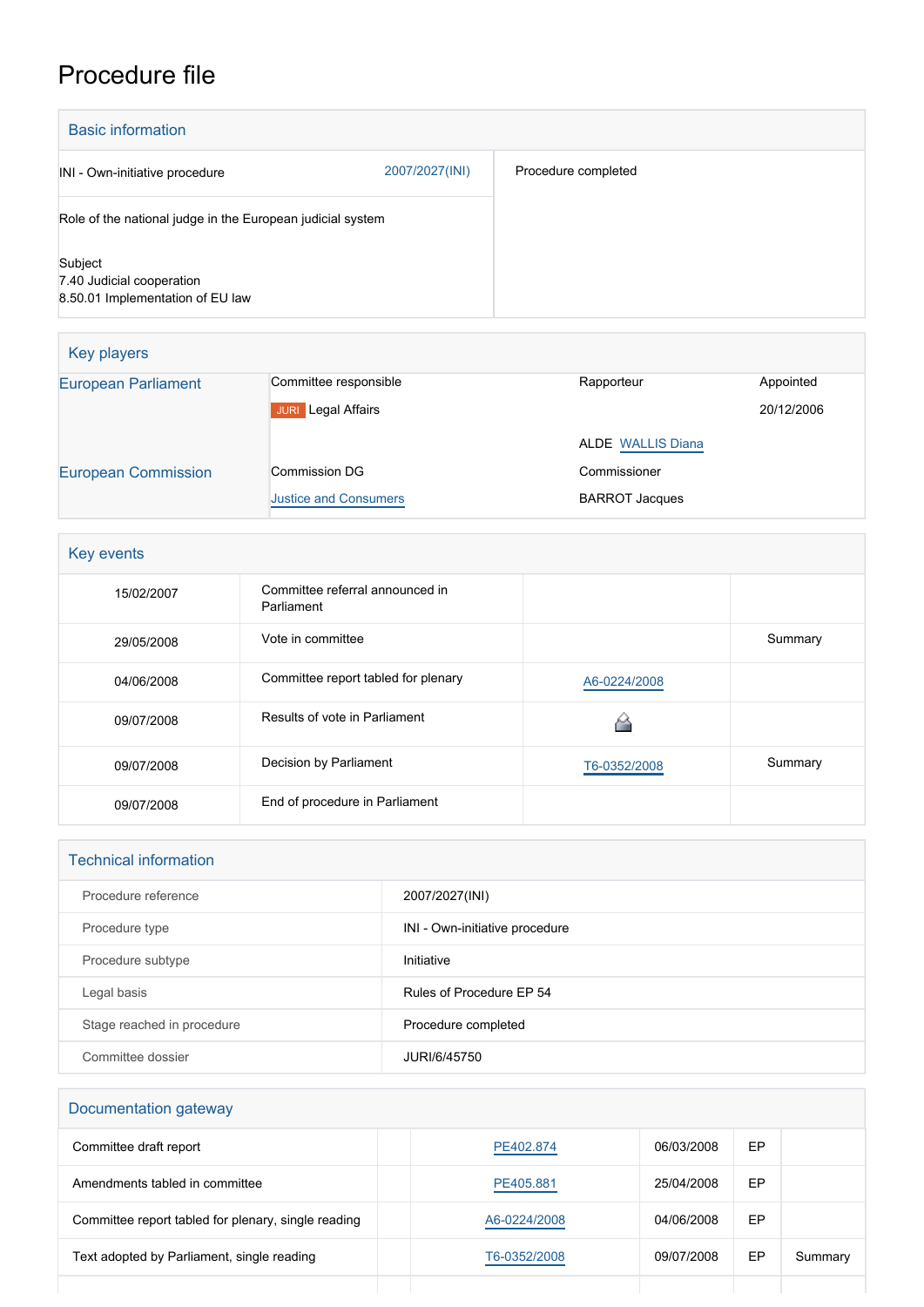| Commission response to text adopted in plenary | SP(2008)4891 | 27/08/2008 | EC |  |
|------------------------------------------------|--------------|------------|----|--|
| Commission response to text adopted in plenary | SP(2008)5307 | 29/09/2008 | EC |  |

## Role of the national judge in the European judicial system

The Committee on Legal Affairs unanimously adopted the own initiative report by Diana WALLIS (ALDE, UK) on the role of the national judge in the European judicial system.

The national judge as first judge of Community law: MEPs note, above all, that the European Community is a community based on the rule of law and that Community law remains a dead letter if it is not properly applied in the Member States, including by national judges, who are therefore the keystone of the European Union judicial system and who play a central and indispensable role in the establishment of a single European legal order. They welcome the Commission?s acknowledgment that national judges play an essential role in ensuring respect for Community law, for example through the principles of the primacy of Community law, and call on the Commission to proceed without delay with the publication of an information note on actions for damages for breaches of Community law by national authorities.

Issues relating to language: MEPs consider that language is the main tool of practitioners of justice. In this context, they consider that the current level of foreign language training for national judges, in conjunction with the actual level of knowledge of Community law, limits not only possibilities for judicial cooperation on specific instruments, but also the development of mutual trust. They therefore call on all players involved in judicial training to give specific attention to the training of judges in foreign languages. Overall, MEPs consider that it is in the public interest to enhance the language skills of the judiciary in the Member States and to ensure that such training is free of charge and easily accessible. Likewise, access to academic literature in the judge?s mother tongue is essential for a better understanding of Community law, for example concerning private international law issues. MEPs therefore call on the Commission to support the development of such literature, particularly in the less-spoken official languages.

Access to relevant sources of law: noting that complete and up-to-date information on Community law is not available in a systematic and proper manner to many national judges, MEPs call on the Member States to renew efforts in this area as a true European judicial area in which effective judicial cooperation can take place requires not only knowledge of European law, but also mutual general knowledge of the legal systems of the other Member States. MEPs welcome the Commission?s intention to support the improved availability of national databases on national court rulings concerning Community law and are of the opinion that all national judges should have access to databases containing pending references for preliminary rulings from all Member States. Given the wealth of online information available on Community law, MEPs consider that judges must be trained not only in the substance of the law, but also in how to access up-to-date legal sources efficiently.

Towards a more structured framework for judicial training in the European Union: MEPs call for the EU component in the training at national level of all members of the judiciary to be systematically incorporated into training for, and examinations to enter, the judicial professions. This training should take place at the earliest possible stage and cover methods of interpretation and legal principles which may be unknown to the domestic legal order, but which play an important role in Community law. MEPs encourage the European Judicial Training Network to be made more accessible. They also call on the Commission to provide Parliament with estimates for each Member State of the cost involved in temporarily replacing judges who participate in exchange programmes, as well as an assessment of the results of the Fundamental Rights and Justice Framework Programme, taking the current resolution into consideration. More generally, MEPs call for the creation of a European Judicial Academy composed of the European Judicial Training Network and the Academy of European Law, taking account of relevant experience gained in running the European Police College.

A reinforced dialogue between national judges and the Court of Justice: MEPs call on the Court of Justice and all parties concerned to further reduce the average length of the preliminary ruling procedure, thus making this crucial opportunity for dialogue more attractive to national judges. Moreover, they call on the Commission to investigate whether any national procedural rules constitute an actual or potential hindrance to the possibility for any court or tribunal of a Member State to make a preliminary reference, as provided for in Article 234 of the EC Treaty. MEPs consider that limitations on the Court of Justice?s jurisdiction, particularly those concerning Title IV of the EC Treaty, unnecessarily prejudice the uniform application of Community law in those areas, and send a negative message to the vast majority of judges dealing with such matters. MEPs deeply regret that, under Article 10 of the Protocol on transitional provisions annexed to the Treaty of Lisbon, the powers of the Court of Justice with respect to acts in the field of police cooperation and judicial cooperation in criminal matters are to remain the same. They call on the Council and the Commission to join with Parliament in re-adopting those acts.

Laws better tailored to application by national judges: lastly, MEPs take note of the creation of a Forum for discussing EU justice policies and practice. They call on the Commission to ensure that the Forum carries out its deliberations in a transparent manner, and to report on a regular basis both to Parliament and to the Council in this area. They also insist on the need for clearer language in Community legislation, and greater terminological coherence between legal instruments.

## Role of the national judge in the European judicial system

The European Parliament adopted by 625 votes to 50 with 27 abstentions a resolution on the role of the national judge in the European judicial system.

The initiative report had been tabled for consideration in plenary by Diana WALLIS (ALDE, UK) on behalf of the Committee on Legal Affairs.

The national judge as first judge of Community law: Parliament notes, above all, that the European Community is a community based on the rule of law and that Community law remains a dead letter if it is not properly applied in the Member States, including by national judges, who are therefore the keystone of the European Union judicial system and who play a central and indispensable role in the establishment of a single European legal order. It welcomes the Commission?s acknowledgment that national judges play an essential role in ensuring respect for Community law, for example through the principles of the primacy of Community law, and calls on the Commission to proceed without delay with the publication of an information note on actions for damages for breaches of Community law by national authorities.